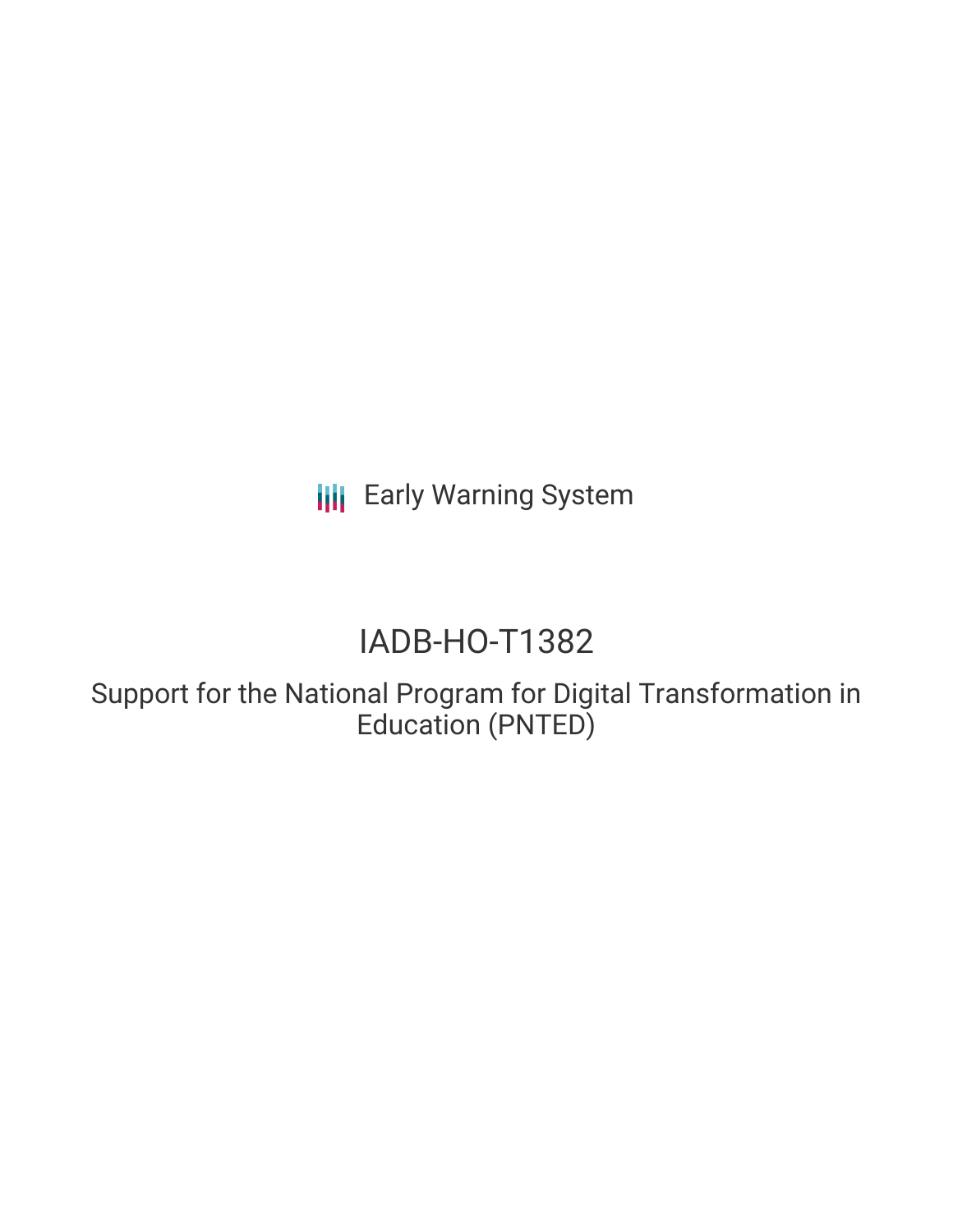

### **Quick Facts**

| <b>Countries</b>               | Honduras                                    |
|--------------------------------|---------------------------------------------|
| <b>Financial Institutions</b>  | Inter-American Development Bank (IADB)      |
| <b>Status</b>                  | Active                                      |
| <b>Bank Risk Rating</b>        | U                                           |
| <b>Voting Date</b>             | 2021-09-29                                  |
| <b>Borrower</b>                | Government of Honduras                      |
| <b>Sectors</b>                 | Education and Health, Technical Cooperation |
| <b>Investment Type(s)</b>      | Advisory Services, Grant                    |
| <b>Investment Amount (USD)</b> | \$0.82 million                              |
| <b>Project Cost (USD)</b>      | $$0.82$ million                             |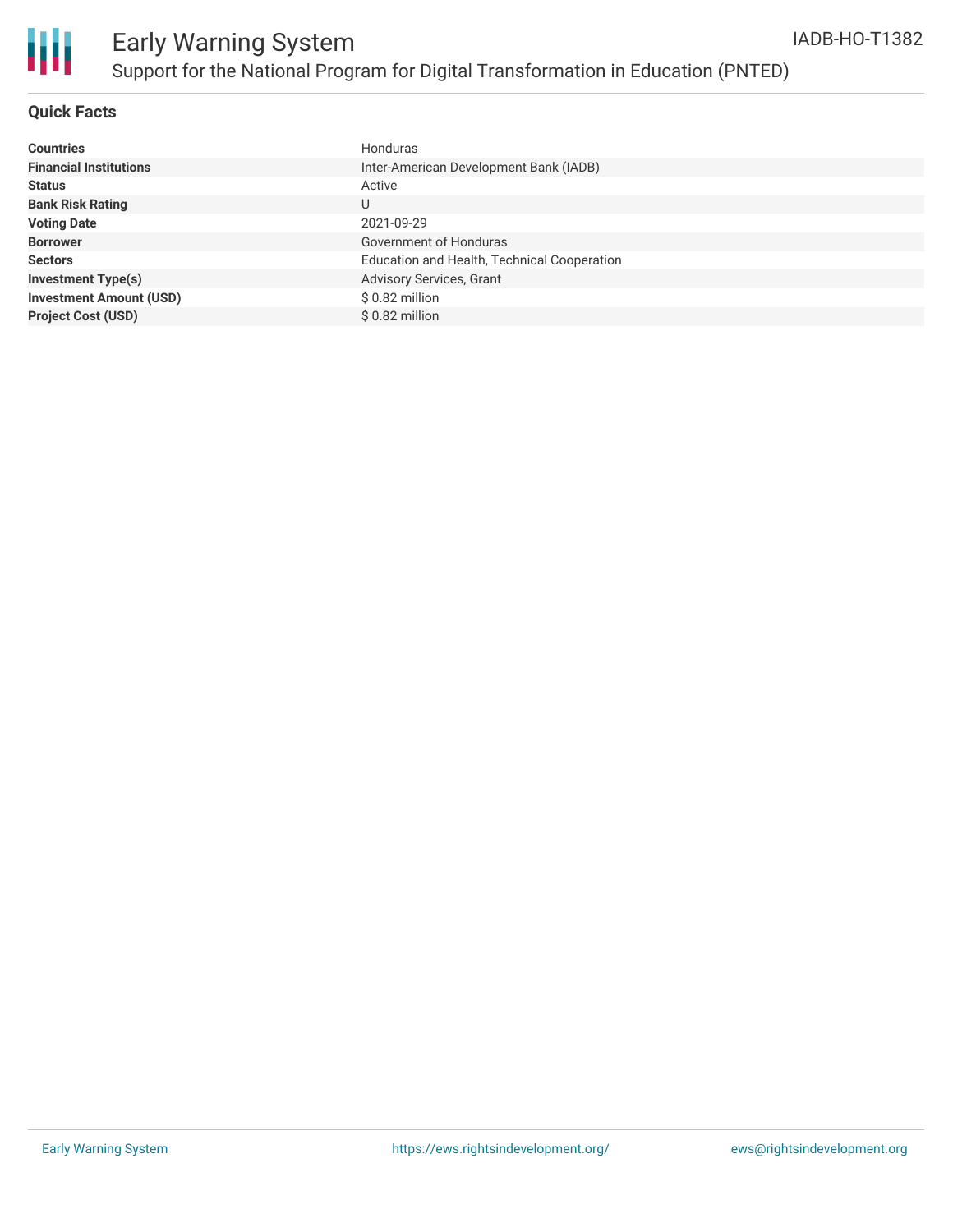

### **Project Description**

Objetivo General. Proporcionar apoyo tecnico y operativo para la implementacion del PNTED para facilitar los modelos de educacion hibrida y, de manera mas general, promover el uso inclusivo de la tecnologia en la educacion.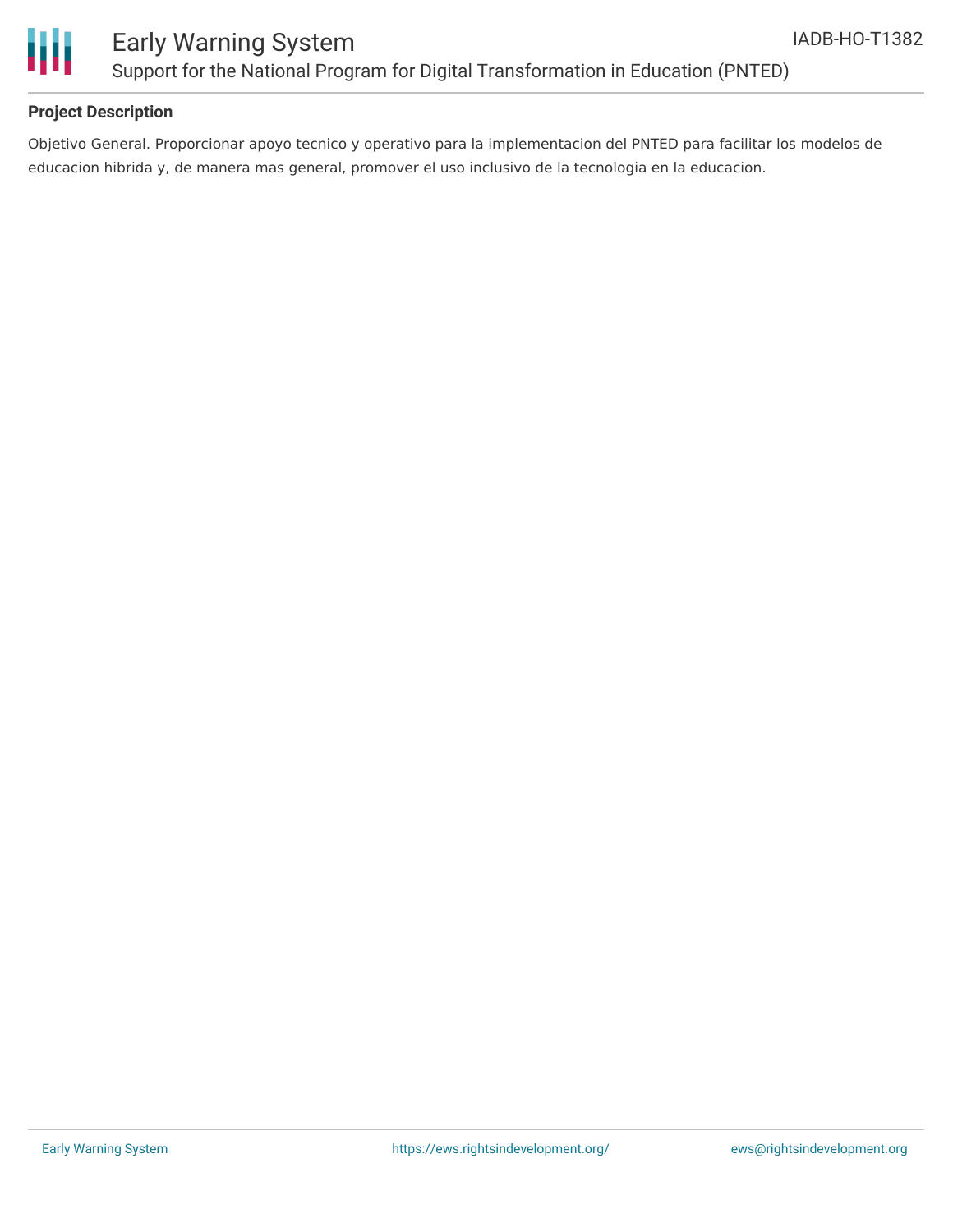

# Early Warning System Support for the National Program for Digital Transformation in Education (PNTED)

#### **Investment Description**

• Inter-American Development Bank (IADB)